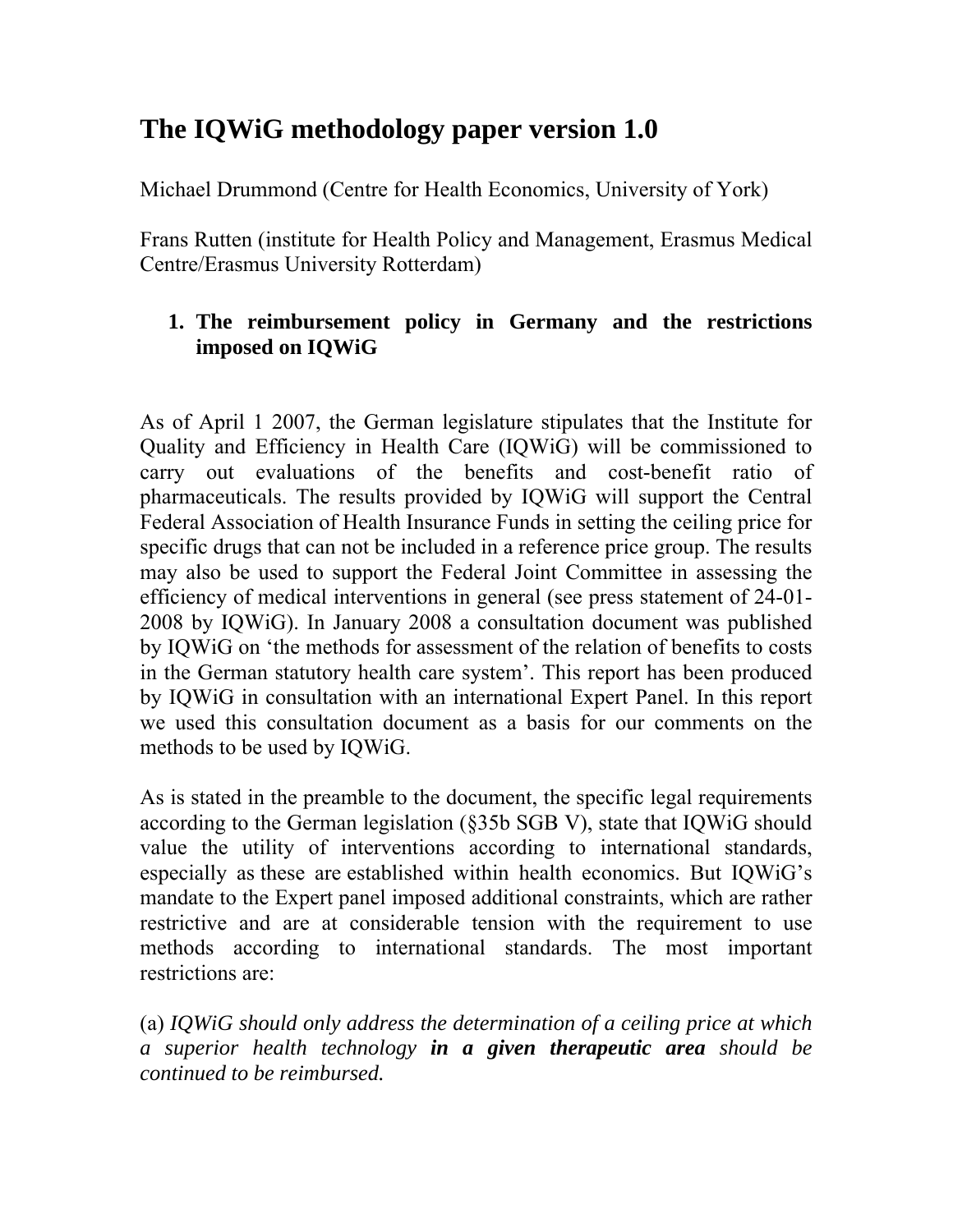According to the document an important reason for focussing on a single therapeutic area is that Germany's health care system is not bound to a fixed national budget and therefore should not consider funding priorities across therapeutic areas. It is clear that this is an important deviation from common health economic methodology, where a common measure of benefit is sought and trade offs are made across therapeutic areas and diseases. The rationale for the latter is, of course, that we would not like to spend  $\epsilon$ 100,000 to gain a unit of health (e.g. a quality-adjusted life-year or QALY) in one therapeutic area while not allowing an intervention in another therapeutic area with a cost per QALY of only  $\epsilon$  10,000 per QALY just because we failed to compare the interventions in the 2 disease areas under consideration.

 Even if Germany is not bound to a fixed national budget, what is in itself not obvious, it would be unwise to allow such inefficiencies by concentrating on one given therapeutic area at a time and not checking the consistency of decisions across therapeutic areas as is done when a general measure like cost per QALY is used. To have different cost effectiveness thresholds for different therapeutic areas may also be judged inequitable, as patients in one disease area would have earlier access to health care than in another one.

## (b) *The costs to be considered should only be those from the perspective of the community of citizens insured by the statutory health insurance*.

This would fall within the variation seen in the guidelines for pharmacoeconomics across national jurisdictions and is therefore in line with international standards.

#### (c) *The estimation of benefits should be according to standards of evidence based medicine (EBM).*

This is, of course, completely acceptable but the way this is interpreted in the methods section is rather stringent, as EBM seems to be restricted to results from RCTs. Also, although most international guidelines stress the importance of high quality clinical evidence, experience from many settings shows that EBM is a necessary, but insufficient approach for understanding the true value of health technologies. First, the available clinical trials often do not compare the relevant alternatives (for reimbursement decisions), are too short-term and measure only a limited range of endpoints.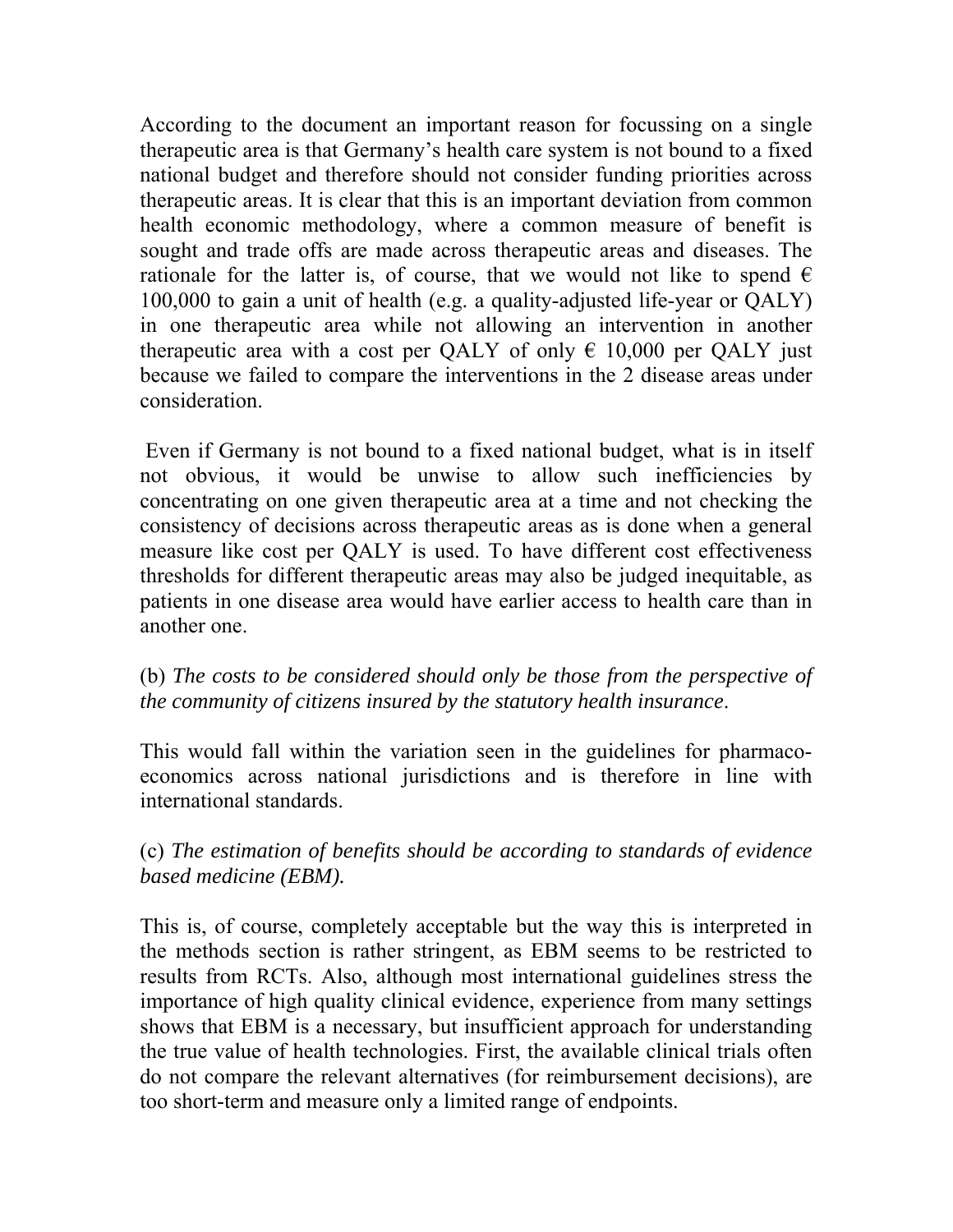Secondly, a recent review of EBM (systematic) reviews undertaken for the National Institute for Health and Clinical Excellence (NICE) in the United Kingdom has shown that these were often inadequate, because a pooled estimate of effectiveness could not be produced, or only produced for a restricted range of outcomes. This is why NICE has strongly supported economic modelling [1].

(d) *IQWiG will assess only those technologies that have been demonstrated to be superior.* 

Although this would prevent consideration of highly efficient new technologies (e.g. just a little less effective but much cheaper) other jurisdictions (e.g. the Netherlands) know a similar restriction as the decision making process is organised such that better or equal effectiveness has to be demonstrated first before cost-effectiveness is considered.

(e) *Transferability of economic evaluations to Germany is allowed when adjustments are made for local conditions.* 

Again, this is in line with other international guidelines and is not contentious.

We will see in the following sections that these restrictions, especially the first one, form an impediment for performing proper economic assessments in Germany. Therefore it is disappointing that the reasons for imposing these restrictions are not thoroughly discussed in the document, especially as they do not appear to be derived from the legal context. In our opinion these restrictions are not supported by convincing arguments.

## **2. The main impact of the restrictions on the methodology of IQWiG: the efficiency frontier approach**

The methodology section begins by saying that none of the existing methods for economic evaluation are universally accepted and therefore can not be used for ceiling price assessments in Germany. This suggests that cost utility analysis, which is recommended as the reference case in most textbooks and in various national guidelines, is also not to be used in the German context.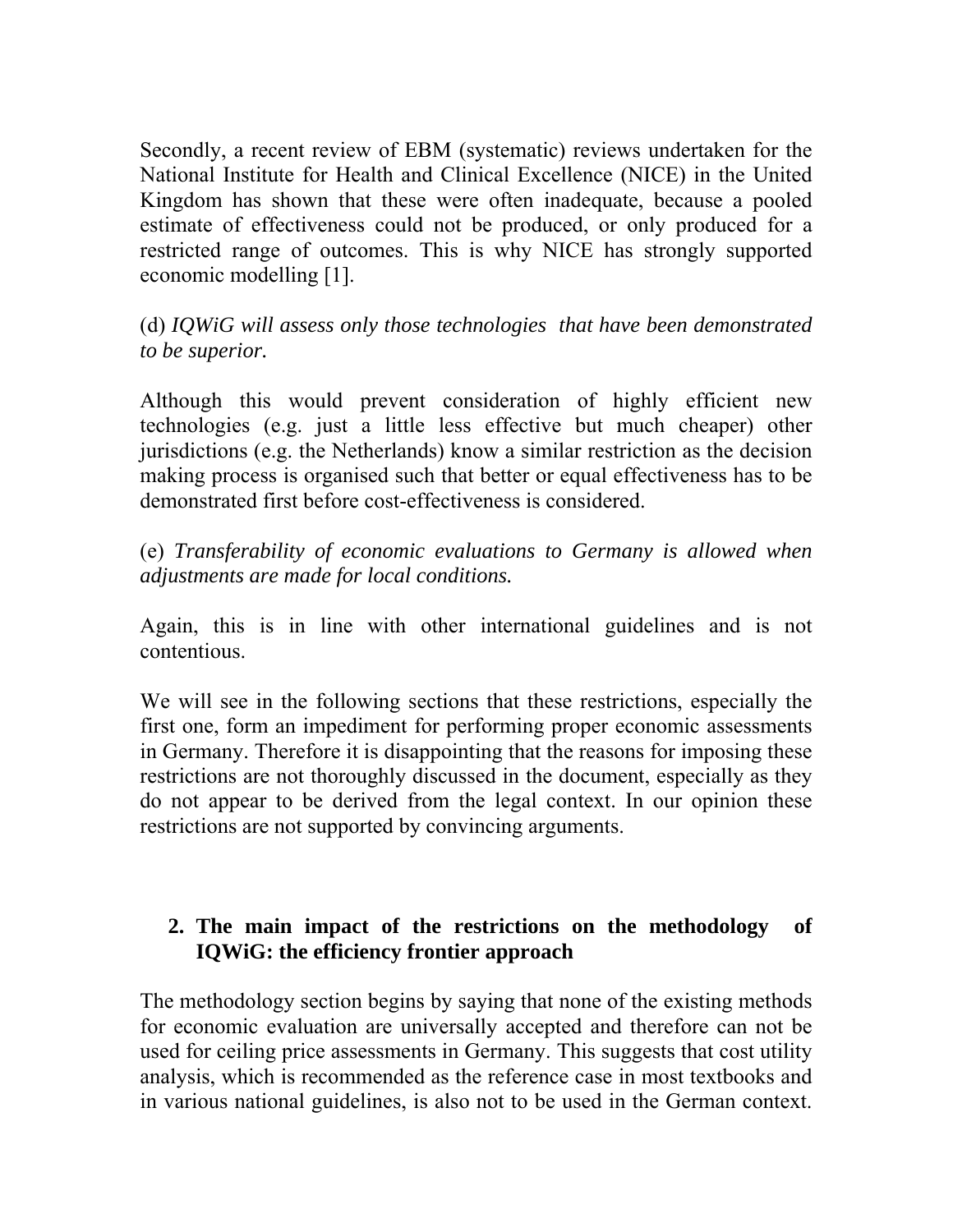Whilst it is true that there are some differences among the various national and international guidelines, there is quite considerable agreement on approach. For example, the reference case proposed by the Washington Panel [2] included QALYs and these guidelines have been widely followed in the literature. They are not even referenced in the IQWiG methods document.

Nevertheless, costs and benefits still need to be compared in a given therapeutic area to arrive at a ceiling price for such area. Let us consider how the document arrives at an acceptable measure of benefit, how it suggests these benefits can be compared to costs and how the comparison may lead to the determination of price ceilings.

In section 2.3.1. it is suggested that accepted 'clinical measures' should be used, the advantage being their familiarity to clinicians and their availability from clinical trials. There are various problems with these measures of benefit as also described in the document. Some of these problems are that the measures may not be cardinal (see below), that they may only provide a benefit measure in one dimension and that the relation between the surrogate endpoint and the final outcome to the patient may not be stable across interventions, or over time. Though these problems are being discussed and it is acknowledged that they may provide large problems for the proposed analysis, no further recommendation is provided. Of course, in international studies QALYs have been constructed to overcome these problems but QALYs are definitely not recommended and not even mentioned in the document (except in footnote 1 on page v).

To compare costs and benefits in a particular therapeutic area the document suggests constructing a diagram with costs on the X-axis and 'value' on the Y-axis and then to plot the existing therapies in this therapeutic areas as points in the graph (see figure 1). By using arguments of dominance (intervention 2) or extended dominance (intervention 3) the most efficient interventions can be selected (in this case 1, 4 and 5) and these together form an efficiency frontier. The information value of this efficiency frontier graph will depend on several factors:

- the extent to which the measure of value captures the overall benefit to the patient; indeed if this is not the case different efficiency frontiers may apply
- the extent to which the measure of value is cardinal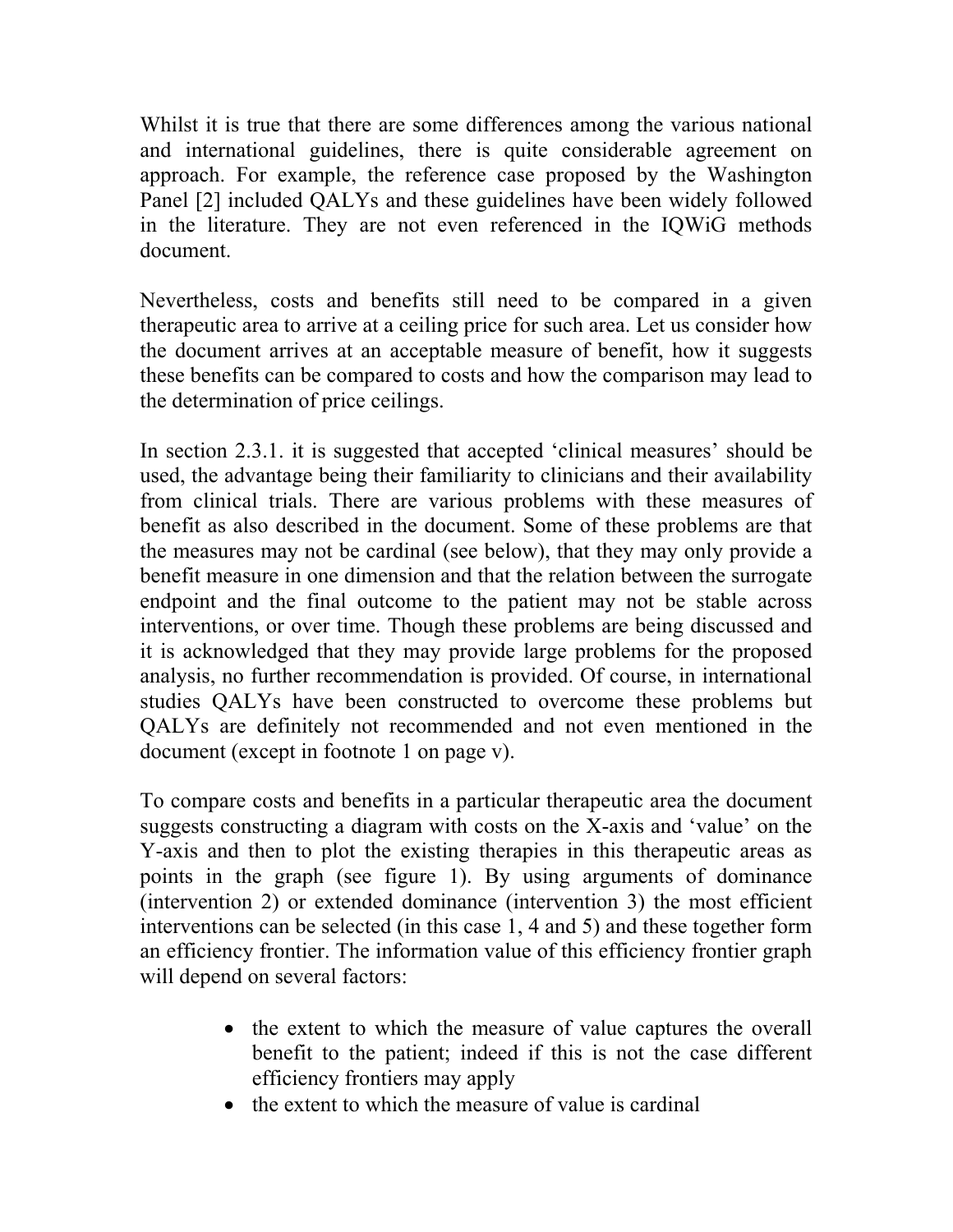- whether the information on value and costs for a specific intervention is up to date; this not only relates to the date of the study from which the data are derived but also whether these data are updated with information about costs and benefits in actual practice
- whether all relevant interventions are depicted, even those for which no cost effectiveness information (with the chosen measure of value) was available in the literature
- whether the positions on the 'efficiency frontier' really represent efficient decision making in the past; it is not at all clear what we can learn from past decisions especially as these were made in a time when systematic consideration of efficiency was not common.

Each of these factors may cast serious doubts on the value of this frontier to the decision maker.



Fig 1: The efficiency frontier based on past decisions on 5 interventions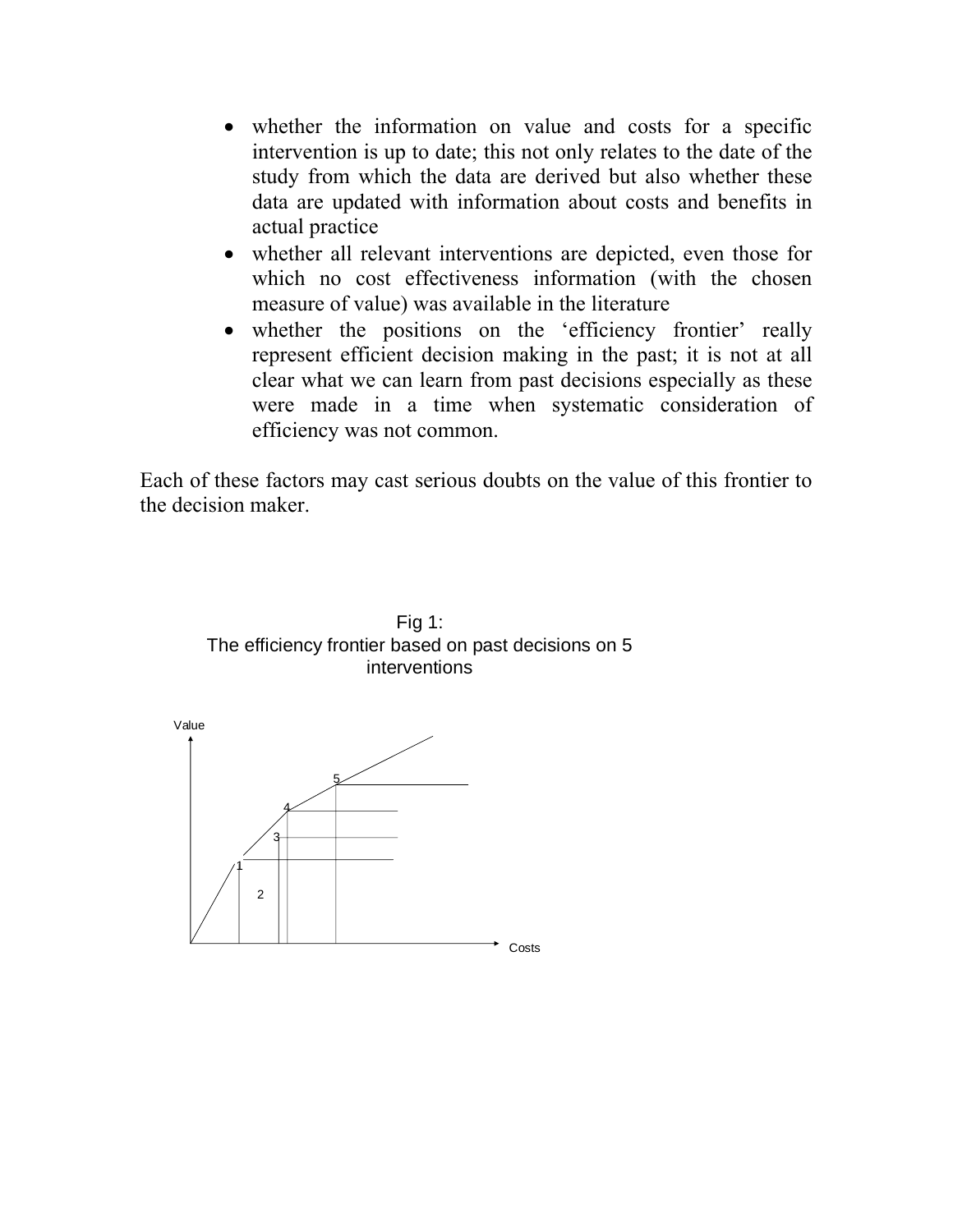But it is also very difficult to collect the data required for constructing the efficiency frontier for each therapeutic area! In quite a number of cases new studies would be needed to provide the data for the efficiency frontier especially as old interventions are often not assessed according to their costs and benefits. There may be some analogy with the discussion about the WHO approach on generalized cost effectiveness, where it has proven difficult to determine the counterfactual of the null set of related interventions [3]. Often one needs to reconstruct the past on the basis of incomplete data. Even if economic evaluations have been performed in the past, considerable adjustment and updating would be needed to make the plotted costs and values representative of the actual outcomes in current practice. Finally, foreign studies using cost per QALY as reported outcomes may be of little use in this context as well. In sum, considerable effort would be needed to plot the interventions and the resulting efficiency frontier per therapeutic area; indeed one may expect this effort to be much greater than would be required if IQWiG were allowed to use the same methodology as in other jurisdictions and hence be able to draw on cost effectiveness studies performed abroad.

In sum, it is not clear what the usefulness of this information is for policy makers and it is very difficult and time consuming to construct these frontiers for each relevant therapeutic area. In this respect it is not reassuring that, to date, no practical example has been given of the construction of a frontier for a given therapeutic area, thereby demonstrating the feasibility of the approach.

# **3. How to use the efficiency frontier for decisions about ceiling prices?**

When the frontier has been constructed the next important question is how to use the information for decision making. If one believes that the efficiency frontier represents the relative efficiency of interventions that exist or have been considered in the past in the therapeutic area of interest, then clearly interventions with a value higher than intervention 5 and with a cost lower than intervention 5 are acceptable at the prevailing price (dominating previous interventions, see figure 1). In the same way interventions with higher costs but lower value than intervention 5 are not acceptable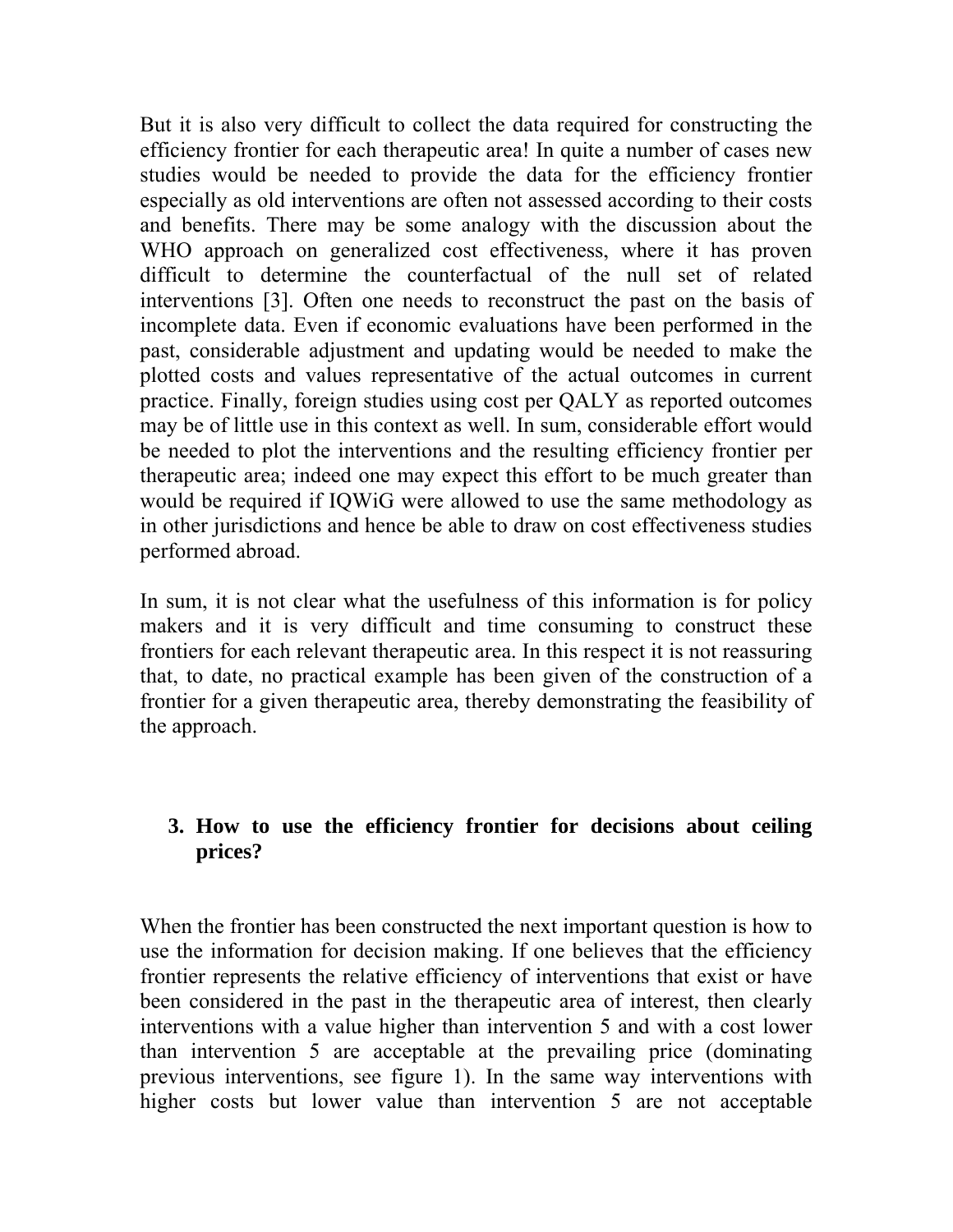(dominated by intervention 5). Of course, most new interventions will be positioned North East from the position of intervention 5, providing additional value at higher costs. For this highly relevant area it is stated in the document (page 42) that there 'can not be a firm decision rule for health technologies in this zone'. A number of options are sketched, however, that may be considered by decision makers. One may use a rather strict rule by extrapolating the frontier from intervention 5 using the steepest slope of the efficiency frontier  $(0\rightarrow 1)$  and allowing only interventions above that position, or being more permissive by using the least steep slope  $(4\rightarrow 5)$ . One may also use the average slope by extrapolating from the origin through point 5. How to use multiple frontiers in cases where there are multiple relevant benefits, which can not be aggregated in some way, is even more problematic and is not even discussed.

On page 45 IQWiG suggests that the frontier at least provides some framework for the decisions and also states that there is 'no conceptual foundation for alternative approaches that do not directly project the efficiency frontier'. This statement, of course, is untenable as the obvious approach would be to use a common threshold for cost effectiveness, as is done in many jurisdictions. The use of a common threshold would, of course, also guarantee consistency of decision making across therapeutic areas. In this way we avoid that a rather cost ineffective intervention may be approved considering the efficiency frontier if it is lucky to be situated in a disease area where there exist only rather inefficient programs (adding inefficiencies to inefficiencies!) and vice versa.

In some clinical areas there have been examples of new therapies that have been both superior clinically to existing therapies and cheaper (e.g. methotrexate in the treatment of rheumatoid arthritis). This would lead to a backward sloping line on the frontier. It is not clear what that means for the ceiling price for new therapies!

Furthermore, imagine two therapeutic areas having the same relevant measure of outcome (e.g. increased survival). Because of historically differing frontiers it would be possible to pay more for increased survival in one disease area than the other. The common threshold may be very differently positioned in figure 1 than any of the proposed extrapolations of the efficiency frontier.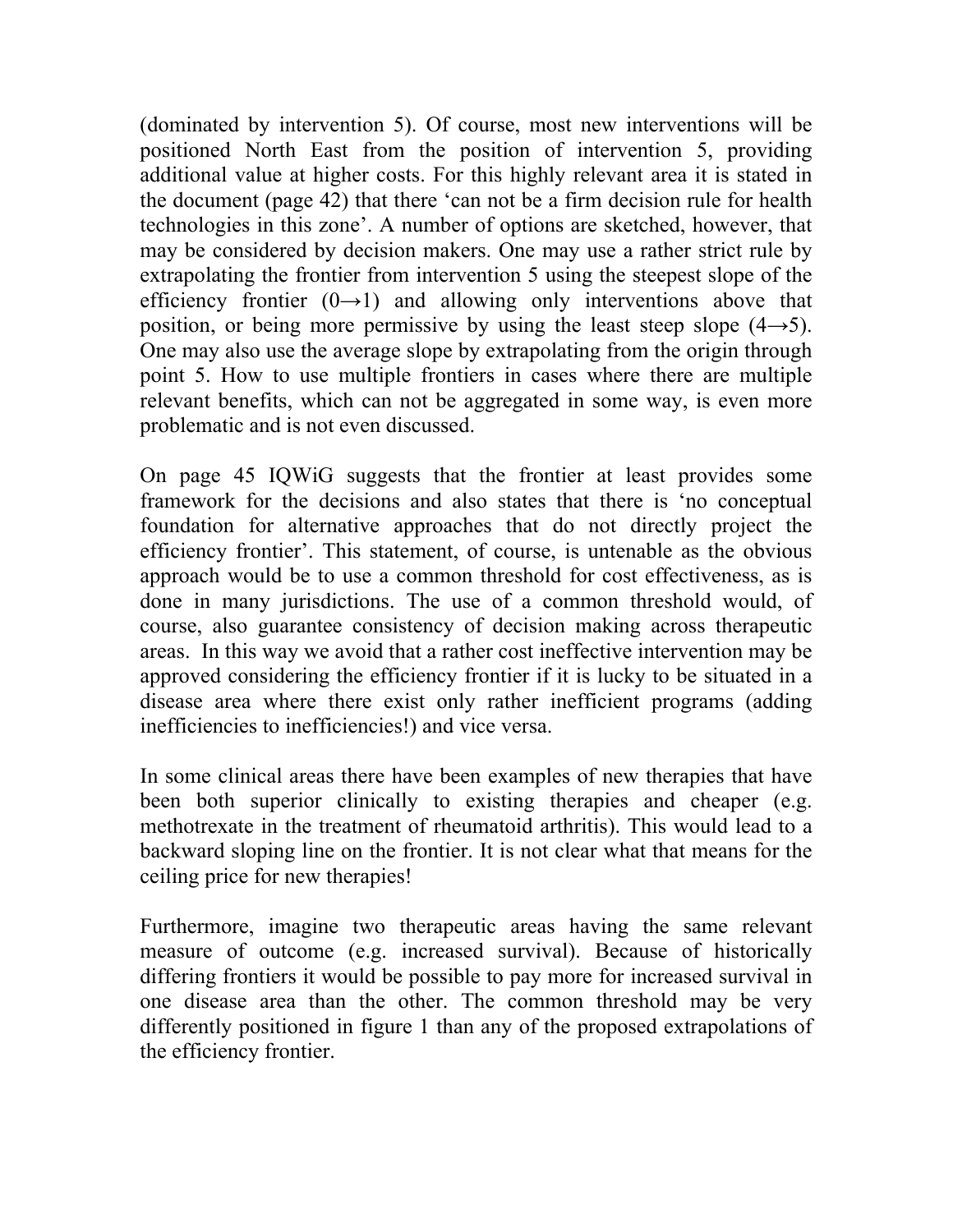In sum, much effort goes into the construction of the efficiency frontier but the directions on how to use that information provide little concrete guidance to the decision maker.

## **4. Other comments on the methodology paper**

# *Uncertainty*

When decision makers are presented with efficiency data they also need to be informed about the reliability of such data. Recently Claxton [4] suggested that decision makers may use lower thresholds in cases where the uncertainty about the reported cost-effectiveness ratio is larger. Methods for dealing with uncertainty are well addressed in the international health economic literature and established methods are available for constructing confidence intervals for cost effectiveness ratios. In one way it is surprising that this topic is not addressed in the methodology paper. But on the other hand it is not as it is not at all obvious how to present the efficiency frontier framework with due consideration of uncertainty. Again it seems almost impossible to reconstruct the uncertainty around the positions of interventions in the past. We estimate that this would significantly add to the complexity of an already rather complex framework.

# *Costing*

Most of the comments on costing in the methodology paper seem relatively straightforward. Rather curious, however, is the remark on page 49 is that 'a clearer categorisation (of costs), unfortunately not often used in economic evaluations, would be into 'insured', referring to those the payer covers and 'not-insured', referring to those borne by others regardless of what goods and services they are paying for.' Indeed in textbooks a clear distinction is made between the resources deployed for medical interventions (the costs) and the way of paying for these resources, emphasizing that only the former have to be determined in the context of an economic evaluation. As IQWiG would also allow costs not covered by insurance this alternative categorisation is also not very useful in the context of IQWiG's methodological recommendations.

Another comment is that the recommendation that productivity costs or benefits should not be treated as a cost or savings but that they should be included on the benefit side (page 52). Though this is consistent with previous recommendations by the Washington Panel [2], it is not done in actual research practice and has several disadvantages [5].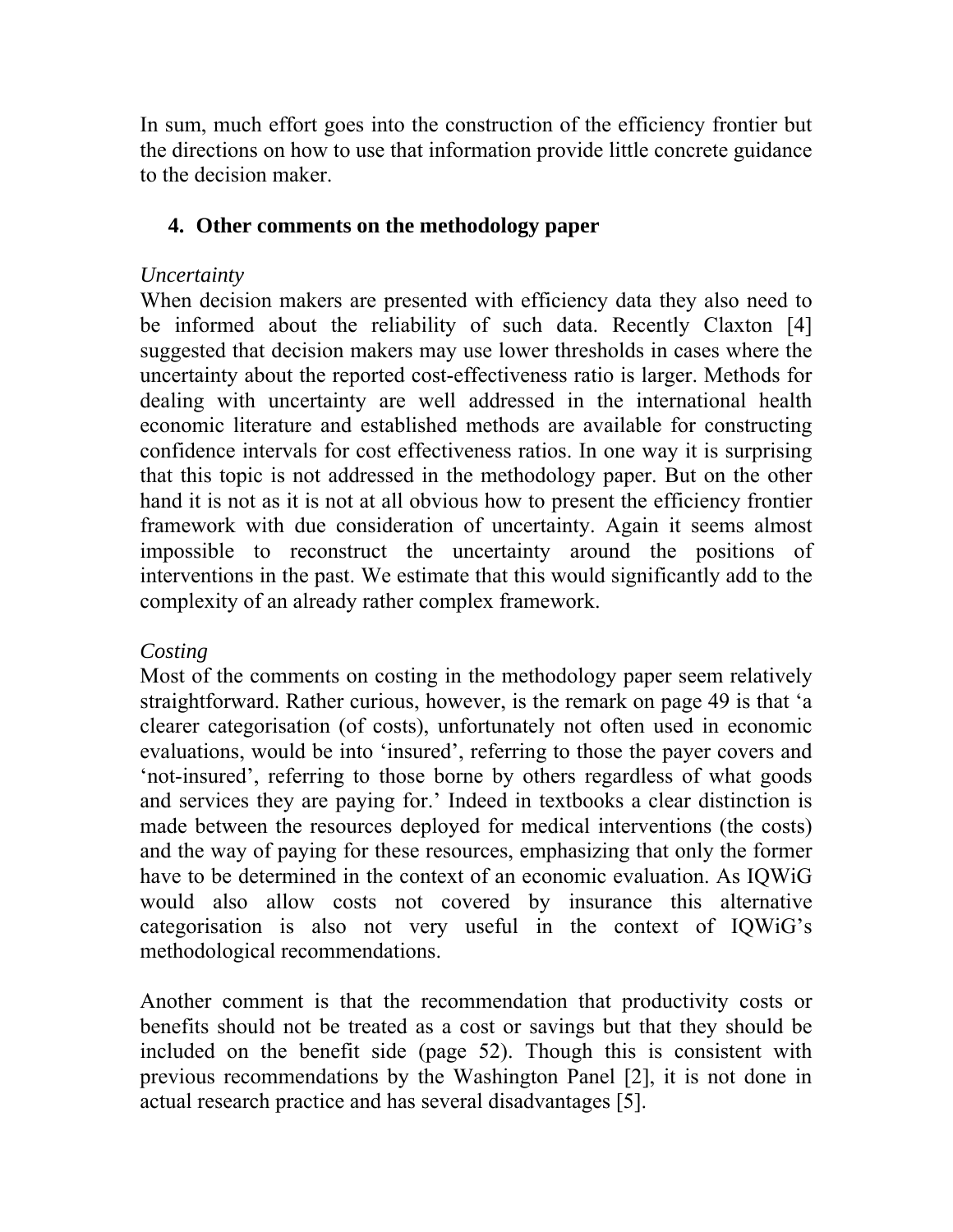#### **5. Conclusion**

By imposing the restriction to only consider the efficiency of resource allocation within a therapeutic area and not across therapeutic areas IQWiG has manoeuvred itself into a difficult position. This restriction makes it impossible to conduct economic evaluations to international standards and only allows the presentation of information which is of limited value to the decision maker and gives little guidance on how to decide on the introduction and pricing of medical technologies. Furthermore, by not considering the relative efficiency of interventions across different therapeutic areas it runs the risk of allowing clearly inefficient technologies or rejecting clearly efficient technologies. Finally, constructing the efficiency frontiers for each therapeutic area will consume many resources, only a small part of which would be needed to conduct a standard economic analysis, especially as available information on cost-effectiveness from studies abroad can be used.

In summary, we are in full support of IQWiG's efforts to conduct economic analyses but, unfortunately the methods currently proposed are not up to the task.

#### References

- 1. Drummond MF, Iglesias CP, Cooper NJ. Systematic reviews and economic evaluations conducted for the National Institute for Health and Clinical Excellence in the United Kingdom: A game of two halves? **International Journal of Technology Assessment in Health Care** 24 (2008),1-6
- 2. Gold MR, Siegel JE, Russell LB, Weinstein MC. **Cost-effectiveness in Health and Medicine**. Oxford University Press, New York, 1996